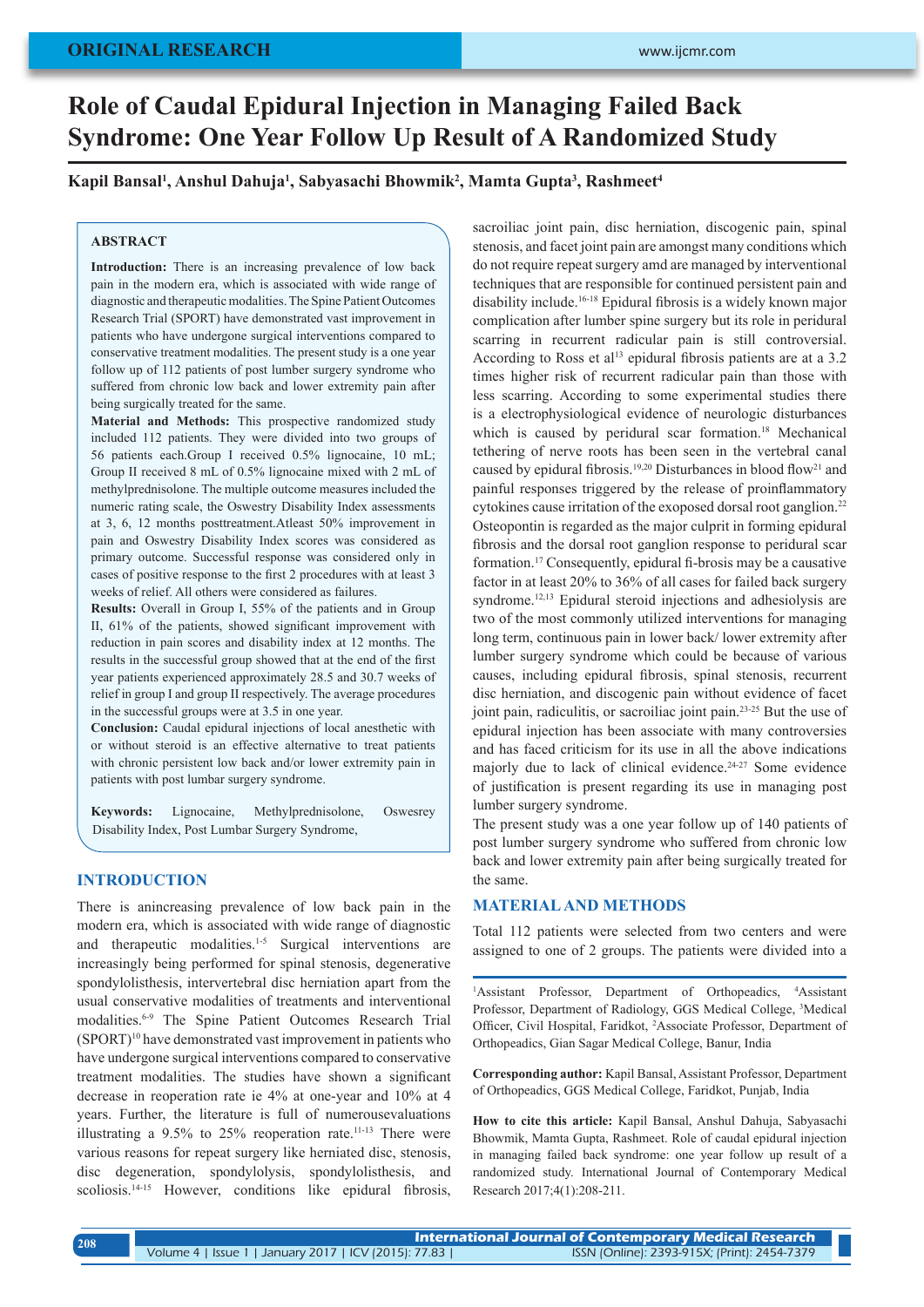group of 56 each. Group I patients caudal epidural injections of local anesthetic (lignocaine 0.5%)10ml; the 56 patients assigned to Group II received caudal epidural injections of 0.5% lignocaine 8 mL mixed with 2 mL of methylprednisolone. This 10 ml injection was followed by a 3 ml injection of 0.9% sodium chloride solution to remove all the contents from the sacral canal. All the preoperative data was collected from the patients. It included demographic data, medical history, surgical history. All the required radiological and physical examination was performed prior to the surgery. Patients were asked to rate their pain on Numeric Rating Scale and functional status was assessed using Oswestry Disability Index 2.0 (ODI). The funding for the present study was by internal sources of the practice. There was no external funding from any industry or elsewhere. Patients with a history of chronic function-limiting low back pain with or without lower extremity pain of at least 6 months duration after surgery, patients above the age of 18 years, patients mature enough to understand the study protocol, patients without any diagnosed facet joint join pain and patients who failed to improve using conservative treatment but not limited to physical therapy, chiropractic manipulation, exercises, drug therapy, and bedrest were included in the study. Patients with uncontrolled use of opoids, uncontrolled psychiatric disorders or medical illness, any condition interfering with the interpretation of the outcomes, pregnancy or lactating women or patients allergic to local anaesthetic or steroids were not included in the study. Two surgeons performed the caudal epidural procedures in a sterile operating room at two respective ambulatory surgery centers. All the procedures were performed with patients in the prone position with appropriate monitoring and intravenous sedation with midazolam as indicated. Injection of nonionic contrast medium in a sterile fashion confirmed epidural space. After confirmation appropriate mixture was given according to the group. Patients feeling any kind of relief from first injection interms of physical and functional status received second injection. The repeat injections were given only when increased levels of pain were reported with deteriorating relief below 50%. No additional intervention was given to any patient. Their previous drug therapy, therapeutic exercise program, and work were all continued; however, there were no specific additional interventions were continued during the entire study. Both pain  $(0 - 10 \text{ scale})$  and disability  $(0 - 50)$  scale were assessed at an interval of 3, 6, 12 months post treatment. The reliability of the NRS and ODI have been established. Long lasting improvement with significant pain relief and decreased disability status of 50% or more was utilized. A significant and persistent relief with the first and second procedure and minimum of 2 weeks with the first 2 procedures, the epidurals were considered to be successful: all others were considered failures.

#### **STATISTICAL ANALYSIS**

 Chi square test was applied as a test of significance, if the value was less than 5, then fisher's exact test was applied. To compare pre and post treatment results of pain and disability a paired t test was applied. A *P* value of 0.05 was regarded as significant.

#### **RESULTS**

The recruitment period lasted from January 2013 to November 2015. Table 1 illustrates each groups baseline demographic and clinical characteristics 39% male in gp 1 and 51% in gp II where as 61% female in gp 1 and 49% in gpII. Mean age in gp1 51.2 and 47  $\pm$  12.3 in gp II, where as non significant diffrences in weight and hieght. 42% population injured in gp1 and 55% in gp II. Mean Successful Participants  $(35.1 \pm 14.5)$ 

|                                                                                  |                           | gp1                            |                                      | $gp$ II                    |                   |  |  |
|----------------------------------------------------------------------------------|---------------------------|--------------------------------|--------------------------------------|----------------------------|-------------------|--|--|
| <b>Sex</b>                                                                       | Male                      | 39% (23)                       |                                      | 51% (29)                   |                   |  |  |
|                                                                                  | Female                    |                                | $61\%$ (33)                          |                            | 49% (27)          |  |  |
| Age                                                                              | $Mean \pm SD$             | $51.2 \pm 14.1$                |                                      | $47.0 \pm 12.3$            |                   |  |  |
| Weight (pounds)                                                                  | Mean $\pm$ SD             |                                | $177.2 \pm 41.8$<br>$190.5 \pm 46.8$ |                            |                   |  |  |
| Height (cm)                                                                      | $Mean \pm SD$             |                                | $165.8 \pm 3.6$                      | $164.1 \pm 3.7$            |                   |  |  |
| Duration of Pain (months)                                                        | $Mean \pm SD$             | $159.1 \pm 106.9$              |                                      |                            | $164.7 \pm 113.3$ |  |  |
| Onset of the Pain                                                                | Gradual                   | 58% (32)                       |                                      | 45% (26)                   |                   |  |  |
| Injury<br>$42\%$ (24)                                                            |                           |                                |                                      | 55% (30)                   |                   |  |  |
| Low Back Pain Distribution                                                       | <b>Bilateral</b>          | $70\%$ (38)                    |                                      | 65% (37)                   |                   |  |  |
| Left or Right                                                                    |                           | $30\%$ (18)                    |                                      | 35% (19)                   |                   |  |  |
| Surgical Interventions                                                           | Discectomy or Laminectomy | $65\% (37)$                    |                                      | 65% (37)                   |                   |  |  |
| Fusion                                                                           |                           | $35\%$ (19)                    |                                      | 35% (19)                   |                   |  |  |
|                                                                                  |                           |                                |                                      |                            |                   |  |  |
| Number of Surgeries                                                              | One                       | $70\%$ (38)                    |                                      | 65% (37)                   |                   |  |  |
| Two                                                                              |                           | $30\%$ (18)                    |                                      | $35\% (19)$                |                   |  |  |
|                                                                                  |                           |                                |                                      |                            |                   |  |  |
| Numeric pain Rating Score                                                        | $Mean \pm SD$             | $7.4 \pm 1.0$                  |                                      | $7.6 \pm 0.9$              |                   |  |  |
| Oswestry Disability Index                                                        | $Mean \pm SD$             | $32.3 \pm 4.5$                 |                                      | $30.1 \pm 4.5$             |                   |  |  |
|                                                                                  |                           | <b>Successful Participants</b> |                                      | <b>Failed Participants</b> |                   |  |  |
|                                                                                  |                           | Gp I (42)                      | Gp II (44)                           | Gp I (14)                  | Gp II (12)        |  |  |
| Average number of procedures per one year                                        |                           | $4.0 \pm 1.0$                  | $4.1 \pm 1.0$                        | $1.25 \pm 0.5$             | $1.5 \pm 0.8$     |  |  |
| Total number of procedures in one year                                           |                           | 187                            | 194                                  | 21                         | 23                |  |  |
| Total relief per one year (weeks)                                                |                           | $35.1 \pm 14.5$                | $38.9 \pm 13.2$                      | $2.4 \pm 3.6$              | $2.1 \pm 3.3$     |  |  |
| Successful participant - At least $\geq$ 3 weeks relief with first 2 procedures. |                           |                                |                                      |                            |                   |  |  |
| Table 1. Receive demographic and clinical data                                   |                           |                                |                                      |                            |                   |  |  |

**Table-1:** Baseline demographic and clinical data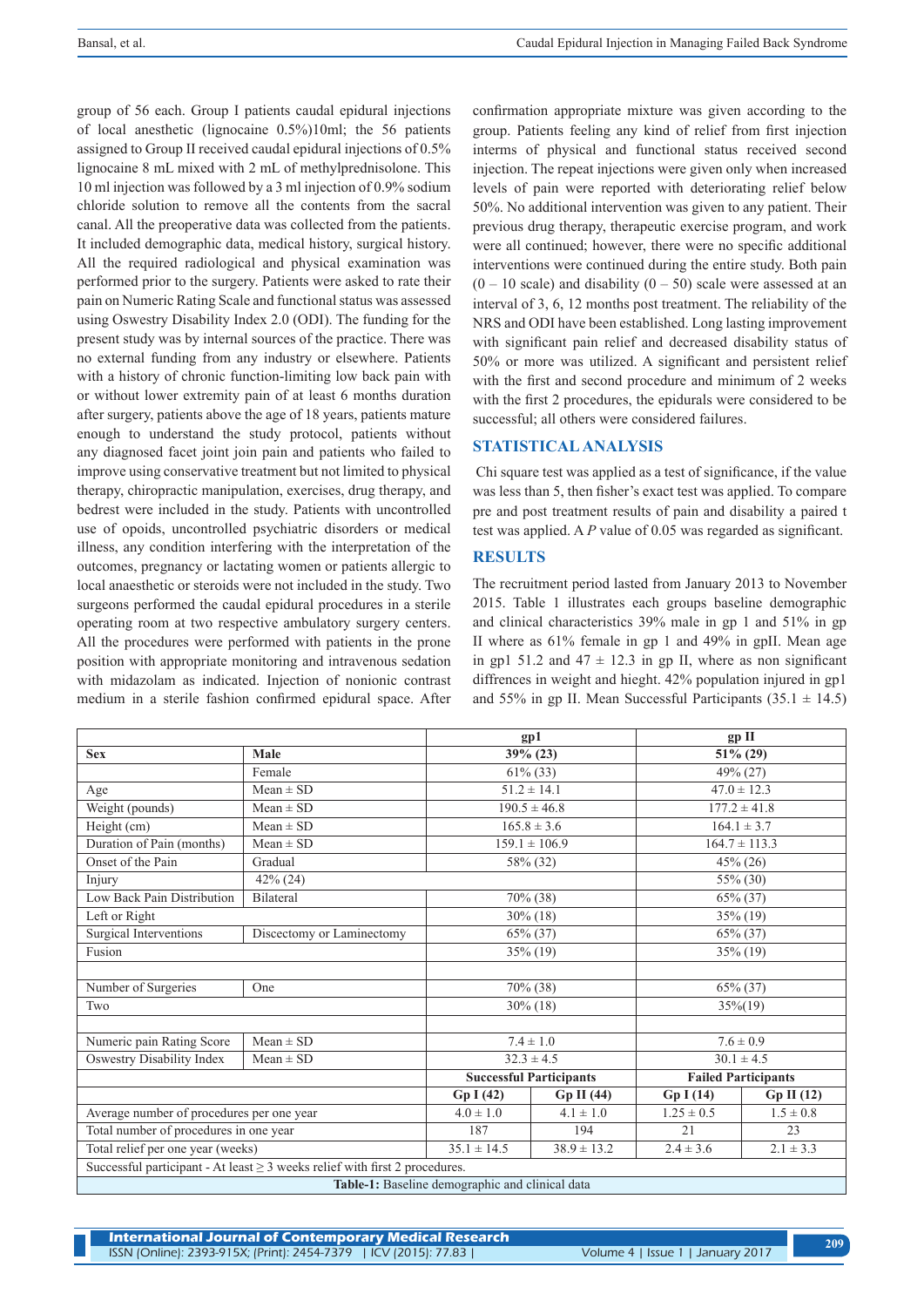| <b>Serial Number</b>                                                                                                    | Numeric Pain Rating Score (Mean $\pm$ SD) |                 | Oswestry Disability Index (Mean $\pm$ SD) |                 |  |  |  |  |
|-------------------------------------------------------------------------------------------------------------------------|-------------------------------------------|-----------------|-------------------------------------------|-----------------|--|--|--|--|
|                                                                                                                         | Group I $(56)$                            | Group II $(56)$ | Group I $(56)$                            | Group II $(56)$ |  |  |  |  |
| Baseline                                                                                                                | $7.4 \pm 1.0$                             | $7.6 \pm 0.9$   | $32.3 \pm 4.5$                            | $30.1 \pm 4.5$  |  |  |  |  |
| 3 months                                                                                                                | $4.0 \pm 1.8$                             | $39 \pm 17$     | $15.6 \pm 6.3$                            | $15.2 \pm 6.8$  |  |  |  |  |
| 6 months                                                                                                                | $4.2 \pm 1.9$                             | $41 \pm 17$     | $17.1 \pm 6.9$                            | $16.1 \pm 7.0$  |  |  |  |  |
| 12 months                                                                                                               | $4.5 \pm 1.9$                             | $42 \pm 17$     | $17.9 \pm 6.9$                            | $16.5 \pm 7.0$  |  |  |  |  |
| Significant improvement is >50 % reduction in NPRS and Oswestry disability index at the end of 1 year.                  |                                           |                 |                                           |                 |  |  |  |  |
| Table-2: Comparison of Numeric Rating Scale for pain and Oswestry Disability Index score summaries at four time points. |                                           |                 |                                           |                 |  |  |  |  |

of gp I and Successful Participants Mean  $(38.9 \pm 13.2)$  of gp II Mean failed( $2.4 \pm 3.6$ ) of gp I and failed Participants Mean (2.1)  $\pm$  3.3) of gpII. Treatment providing relief for atleast 3 weeks were successful. In the form of Pain Relief and Functional Assessment. Table 2 presents the results of repeated measures analysis. Regarding pain scores and Oswestry Disability Index for functional status.

**Adverse Events:** There was no evidence of any adverse reaction occurring over a period of 1 year in any of the 112 participants.

## **DISCUSSION**

This randomized controlled trial showed a significant improvement in pain and functional status at the end of follow up period of one year, indicating that epidural injection of steroids in patients of post lumber surgery syndrome play an effective role. The results of this practical evaluation demonstrate that if carefully selected patients who do not have facet joint pain show a significant improvement in pain and functional status. In our study 55% patients in Group I and 61% patients in Group II show improvement at the end of one year. Thus caudal epidural injection are a successful treatment modality in treating patients of post lumbar surgery syndrome. The response thus obtained was similar to patients receiving local anesthetic only or local anesthetic and steroid combination with methylprednisolone. Effective pain relief( in weeks) in successful participants was 28.5weeks in Group I and 30.7 weeks in Group II at the end of one year. Further, the result of average pain relief per procedure for the initial 2 procedures, as well as subsequent procedures and overall procedures over the period of 1 year was similar in both groups.

The average number of procedures at the end of one year came out to be approximately 3.5.

The literature is replete with multiple studies and systematic reviews in favor and against epidural injections.28-33 By far no studies have been done at this large scale to determine the effectiveness of fluoroscopically directed caudal epidural injections in pain management. Multiple studies have been criticized, most importantly for their design and their inability to confirm the location of the injectate by not using fluoroscopy.<sup>34-37</sup> there has been various criticizes on multiple systematic reviews for their methodology by evaluating studies inappropriately, thus, reaching inaccurate conclusions based on inappropriate evidence synthesis.<sup>34,38</sup>

A systematic randomized and non randomized study conducted by Conn et al<sup>36</sup> for managing chronic low back pain of postsurgery syndrome along with other conditions with a follow up period of 6 months. Due to paucity of literature, the evidence was regarded as Level II-2.<sup>37</sup> However various systemic reviews that have been performed have combined multiple approaches into one, but most of them performed without fluoroscopy.<sup>6,7</sup>

This study lacks placebo group. However placebo group comes with its own set of problems in interventional technical studies. It yields highly variable results. In many previous studies local anaesthesia and steroids have yielded similar results<sup>28-34</sup> but in our study steroids have taken an edge due to their antiinflammatory action. The mechanism of action of both local anaesthetic and steroids has been discussed by many authors in their reviews.<sup>6,25-27</sup>

In summary, the evidence shown in this 1-year evaluation of a randomized, active control, double blind trial demonstrates that caudal epidural injections in patients with post lumbar surgery syndrome with chronic, persistent, low back or lower extremity pain provides significant relief. Consequently, selected patients may be offered caudal epidural injections with or without steroids on a long-term basis with steroidal injections taking an edge but larger follow up is required to make a definitive statement.

# **CONCLUSION**

The one-year results of this randomized, double-blind, active controlled trial of epidural effectiveness for post lumbar surgery syndrome illustrates 55% of patients receiving local anesthetic and 61% of patients receiving local anesthetic and steroids showed a great deal of improvement in pain relief and functional status. But statistically when comparing two groups, there was no significant difference between them.

## **REFERENCES**

- 1. Hoy D, Brooks P, Blyth F, et al. The epidemiology of low back pain. Best Pract Res ClinRheumatol. 2010;24:769-81.
- 2. Martin BI, Turner JA, Mirza SK, et al. Trends in health care expenditures, utilization, and health status among US adults with spine problems, 1997-2006. Spine (Phila Pa 1976). 2009;24:2077-84.
- 3. Freburger JK, Holmes GM, Agans RP, et al. The rising prevalence of chronic low back pain. Arch Intern Med. 2009;169:251-8.
- 4. [Internet] Institute of Medicine (IOM) Consensus Report. Relieving Pain in America: A Blueprint for Transforming Prevention, Care, Education, and Research, June 29, 2011. http://www.iom.edu/
- 5. Manchikanti L, Fellows B, Ailinani H, et al. Therapeutic use, abuse, and nonmedical use of opioids: a ten-year perspective. Pain Physician. 2010;13:401-35.
- 6. Manchikanti L, Boswell MV, Singh V, et al. Comprehensive evi-dence-based guidelines for interventional techniques in the management of chronic spinal pain. Pain Physician. 2009;12:699-802.
- 7. Staal JB, de Bie RA, de Vet HC, et al. Injection therapy for subacute and chronic low back pain: an updated Cochrane review. Spine (Phila Pa 1976). 2009;34:49-59.
- 8. Jacobs WC, van Tulder M, Arts M, et al. Surgery versus conservative management of sciatica due to a lumbar herniated disc: a systematic re-view. Eur Spine J. 2011;